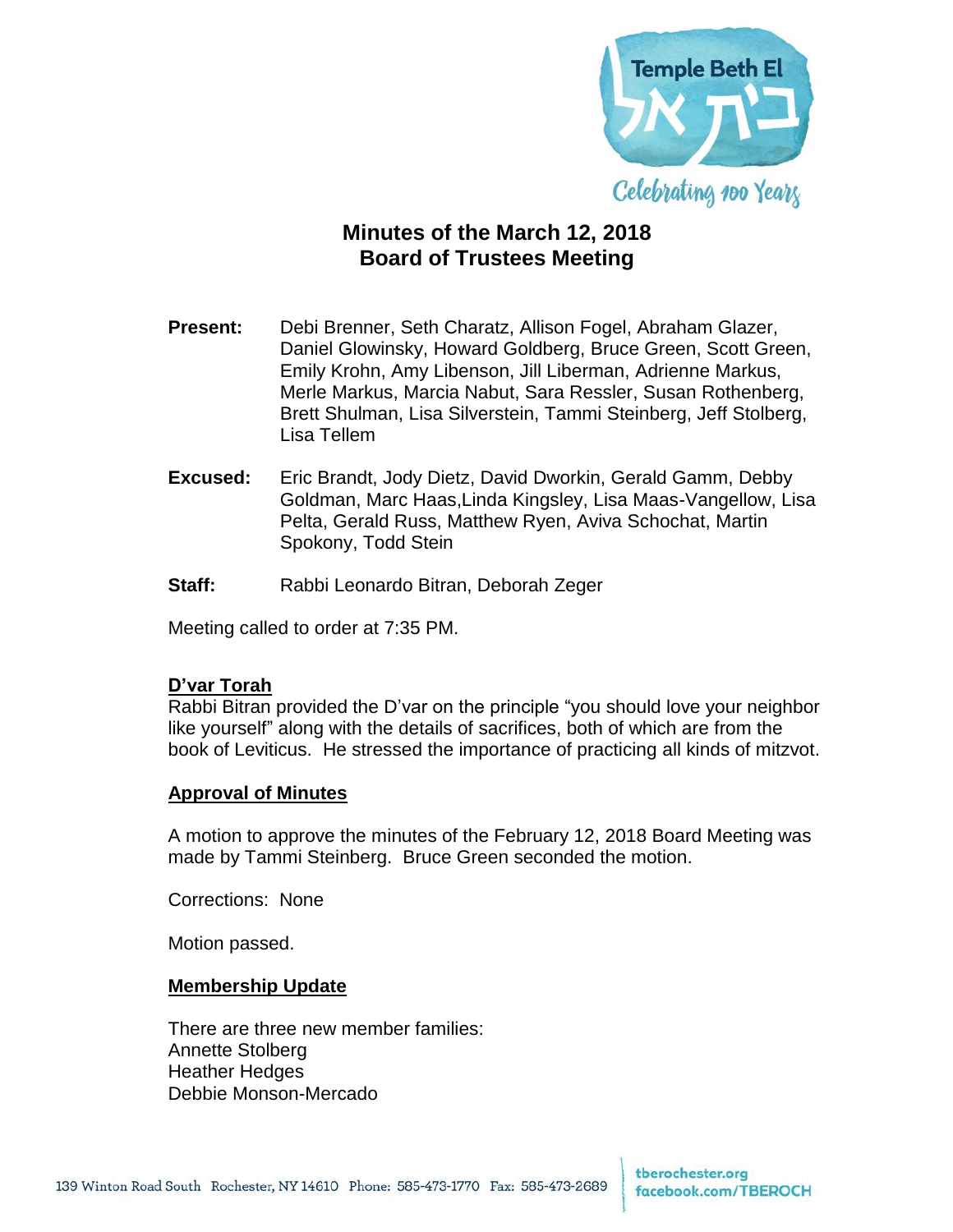There were 6 resignations: Ruby Glicksman Sandra and John Houghtling Joan Kaplow David Michael Margaret Paige Melyssa Weingarten

There was one member that moved out of the area: Jerrold and Suzanne Seldes

There was one death: Anneta Ryzhilov

Scott Green moved to approved new members. Lisa Silverstein seconded. Motion passed.

## **Hazzan Search Update**

Bruce Green provided an update on the search. There have been 17 applicants. All applications were reviewed by the committee. YouTube videos were viewed, and Skype interviews were completed with several identified applicants to narrow the group to the top applicants. References were contacted for the top candidates.

At this time, three candidates are visiting TBE for a Shabbas/weekend. Our first candidate, Hazzan Shira Lissek joined us last Shabbat. In the next two weeks Hazzan Steven Walvick and Hazzan Jeff Warschauer will join us. There are feedback cards available, and an email will be sent to the congregation requesting feedback regarding these candidates.

The committee anticipates making a recommendation to the Officers by Pesach. With officer agreement, an offer and contract will be created.

It is recommended that the congregation be provided with an update on the overall process to understand the in-depth, extensive work the committee has done.

## **Youth and Education Director Search Update**

The committee is working hard to review and interview candidates. Additional candidates have been applying. They are seeking the right candidate for the job. In the meantime, Jody and Becca are doing an excellent job managing the school.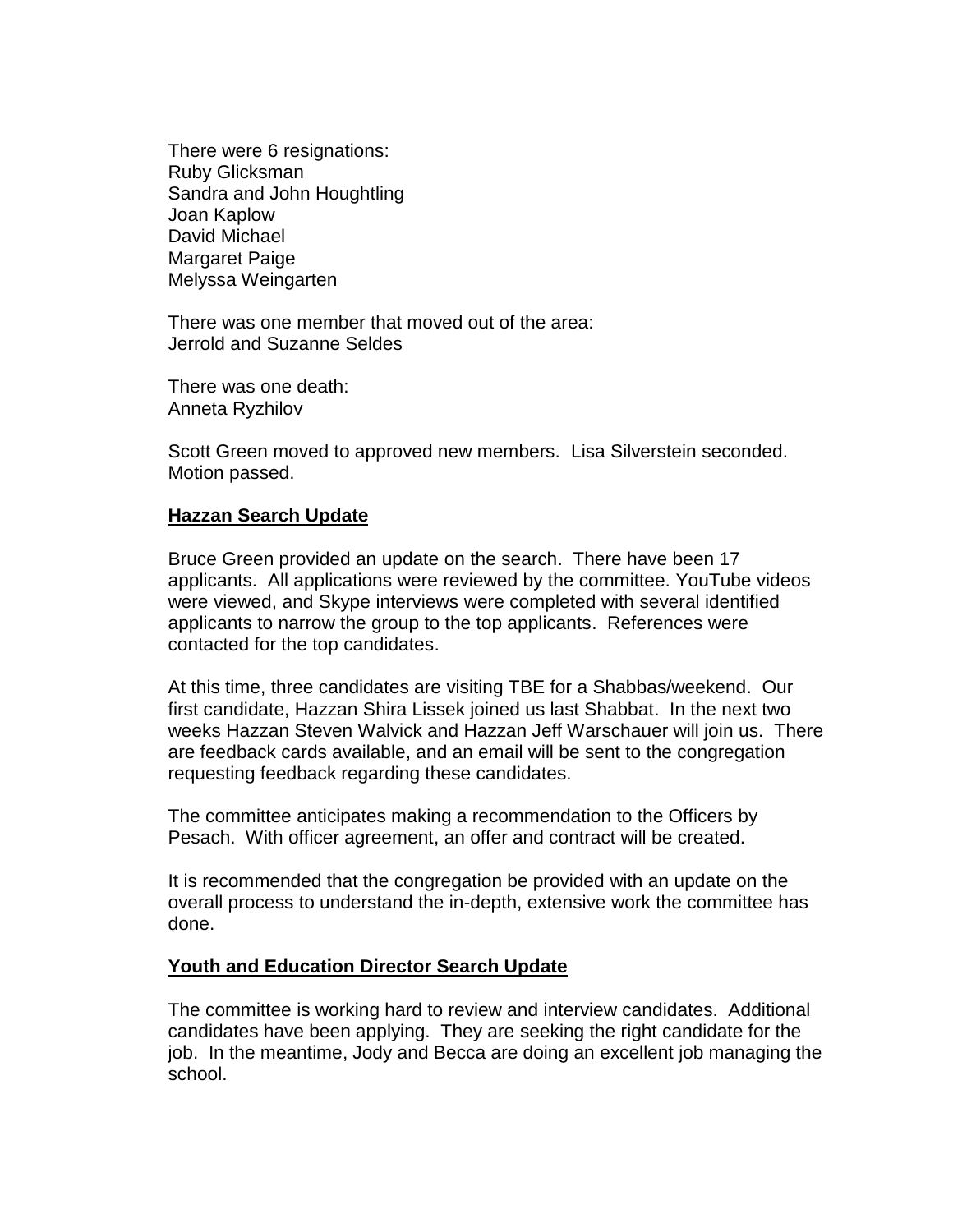## **Nominating Report**

Dan Glowinsky provided a list of the Nominating Committee members: Dan Glowinsky, co-chair Linda Cornell Weinstein, co-chair Bruce Green Sara Ressler Matt Ryen Sonya Charatz Victoria Goldstein They would appreciate suggestions of potential board members.

## **Life and Legacy Presentation**

Debi Brenner and Debbie Zeger provided an update on TBE's L'Dor v'Dor's participation in the Rochester community *Life and Legacy* program supported by the Jewish Community Federation and The Harold Grinspoon Foundation. The Federation and the Foundation are providing training and support to TBE and over a dozen other organizations in Rochester.

As members of the TBE Life and Legacy team, Debi and Debbie asked the Board and our TBE members to sign a Letter of Intent (LOI). The LOI signifies that it is your intention to make a legacy gift. One other benefit to participating in this program is that with one LOI, members of our community can support several different organizations in Rochester. As of this board meeting 11 LOIs have been signed in Rochester with TBE selected as a recipient in 6. (NOTE: during this board meeting a  $7<sup>th</sup>$  LOI was signed! Thank you so much!) Through L'Dor v'Dor our members can take action now which will positively impact the future of TBE.

If you would like to further discuss the program please contact any member of the TBE team: Debbie Zeger Rabbi Bitran Todd Stein Lisa Maas-Vangellow Leslie Crane Debi Brenner Matt Ryen

## **Presidents Report**

USCJ will be presenting a program, "Engage… A relational Judaism approach to membership, marketing and communication", at TBE on April 10<sup>th</sup> from 5:30-9:00 PM. This program will be for congregations in Rochester, Buffalo and Syracuse. TBE Board members are encouraged to attend.